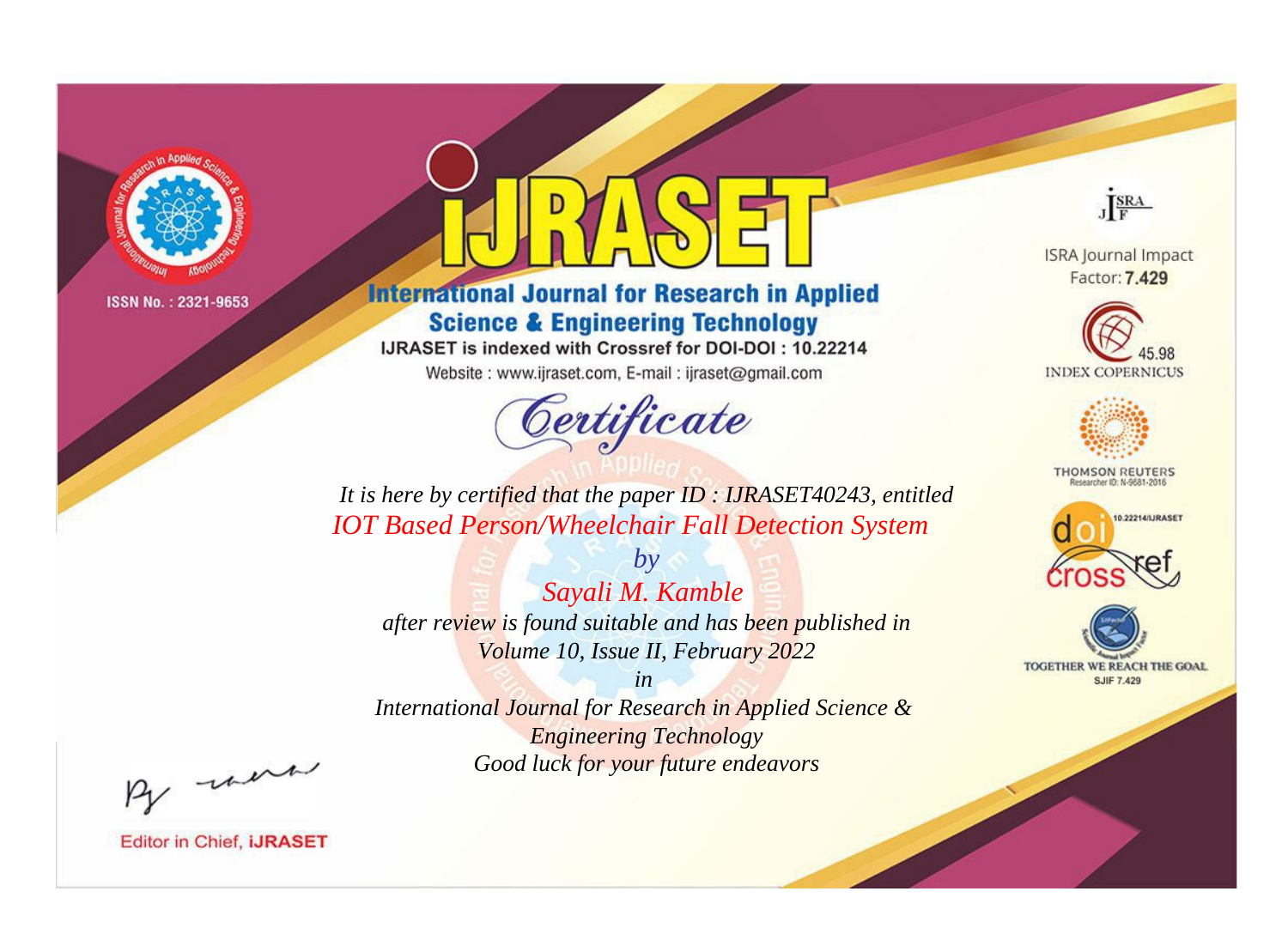

# **International Journal for Research in Applied Science & Engineering Technology**

IJRASET is indexed with Crossref for DOI-DOI: 10.22214

Website: www.ijraset.com, E-mail: ijraset@gmail.com



JERA

**ISRA Journal Impact** Factor: 7.429





**THOMSON REUTERS** 



TOGETHER WE REACH THE GOAL **SJIF 7.429** 

It is here by certified that the paper ID: IJRASET40243, entitled **IOT Based Person/Wheelchair Fall Detection System** 

Pratiksha R. Kawle after review is found suitable and has been published in Volume 10, Issue II, February 2022

 $b\nu$ 

 $in$ International Journal for Research in Applied Science & **Engineering Technology** Good luck for your future endeavors

By morn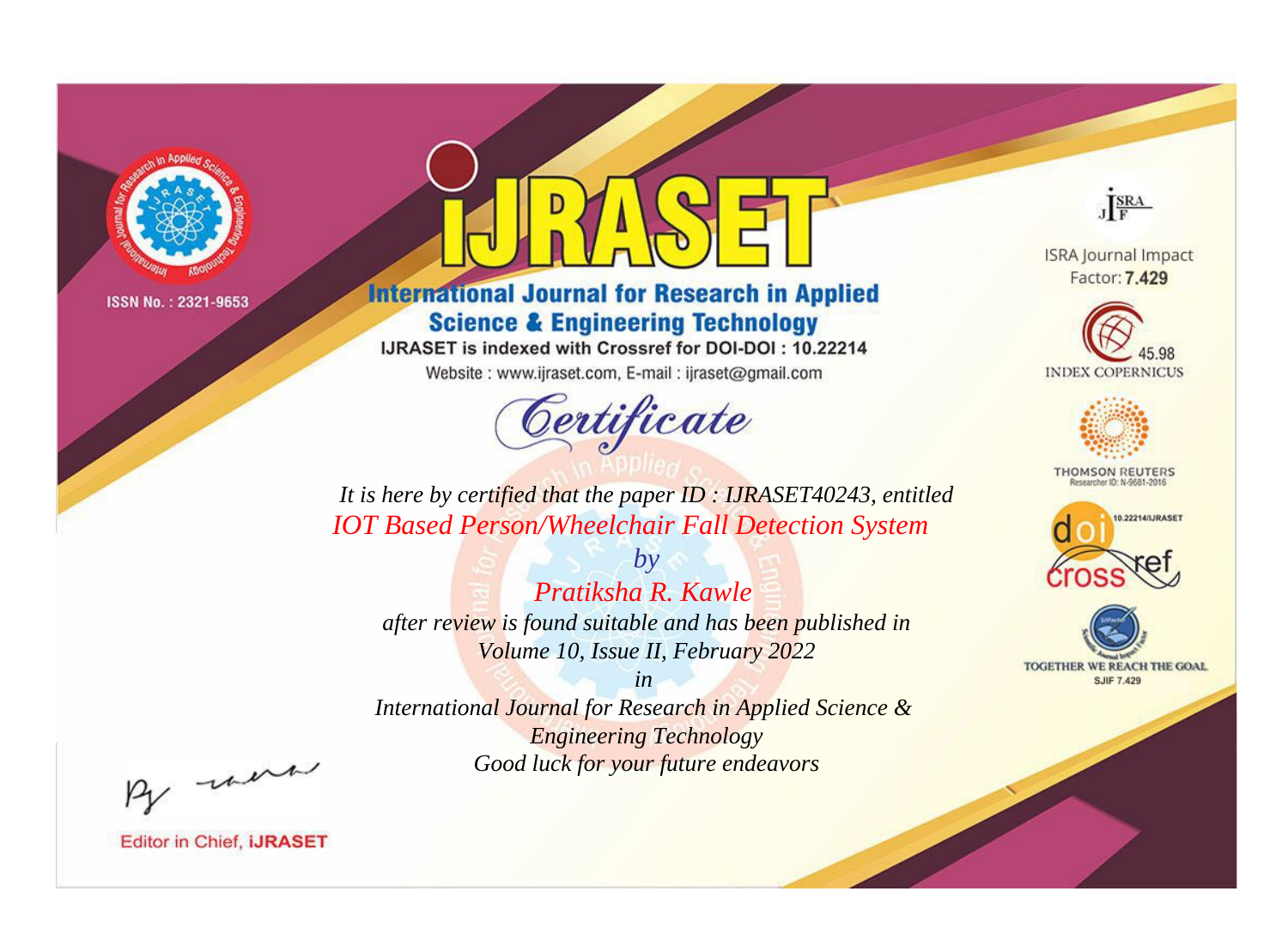

# **International Journal for Research in Applied Science & Engineering Technology**

IJRASET is indexed with Crossref for DOI-DOI: 10.22214

Website: www.ijraset.com, E-mail: ijraset@gmail.com



JERA

**ISRA Journal Impact** Factor: 7.429





**THOMSON REUTERS** 



TOGETHER WE REACH THE GOAL **SJIF 7.429** 

It is here by certified that the paper ID: IJRASET40243, entitled **IOT Based Person/Wheelchair Fall Detection System** 

Suwarna S. Mohile after review is found suitable and has been published in Volume 10, Issue II, February 2022

 $b\nu$ 

 $in$ International Journal for Research in Applied Science & **Engineering Technology** Good luck for your future endeavors

By morn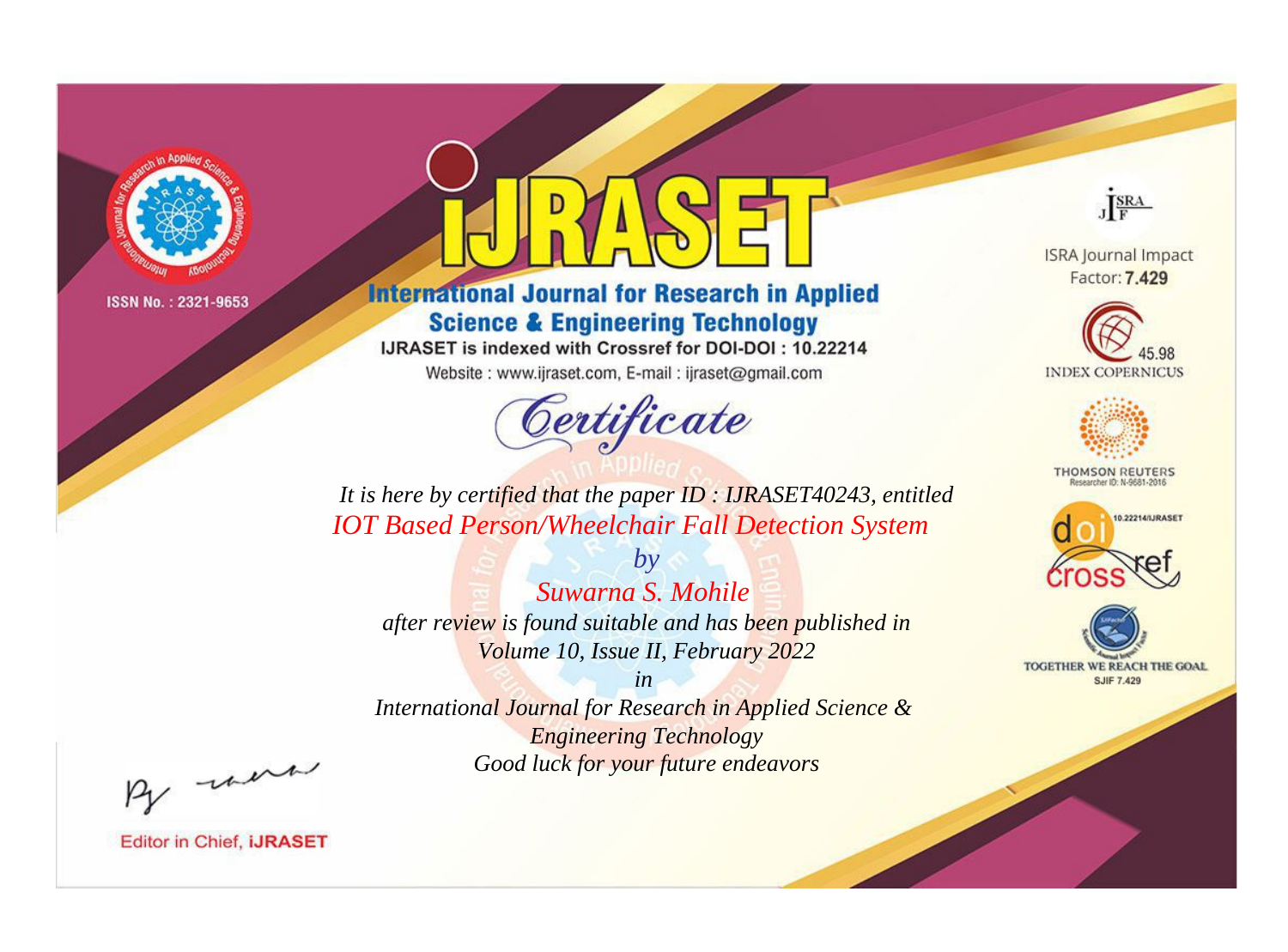

# **International Journal for Research in Applied Science & Engineering Technology**

IJRASET is indexed with Crossref for DOI-DOI: 10.22214

Website: www.ijraset.com, E-mail: ijraset@gmail.com



JERA

**ISRA Journal Impact** Factor: 7.429





**THOMSON REUTERS** 



TOGETHER WE REACH THE GOAL **SJIF 7.429** 

It is here by certified that the paper ID: IJRASET40243, entitled **IOT Based Person/Wheelchair Fall Detection System** 

Megha R. Meshram after review is found suitable and has been published in Volume 10, Issue II, February 2022

 $by$ 

 $in$ International Journal for Research in Applied Science & **Engineering Technology** Good luck for your future endeavors

By morn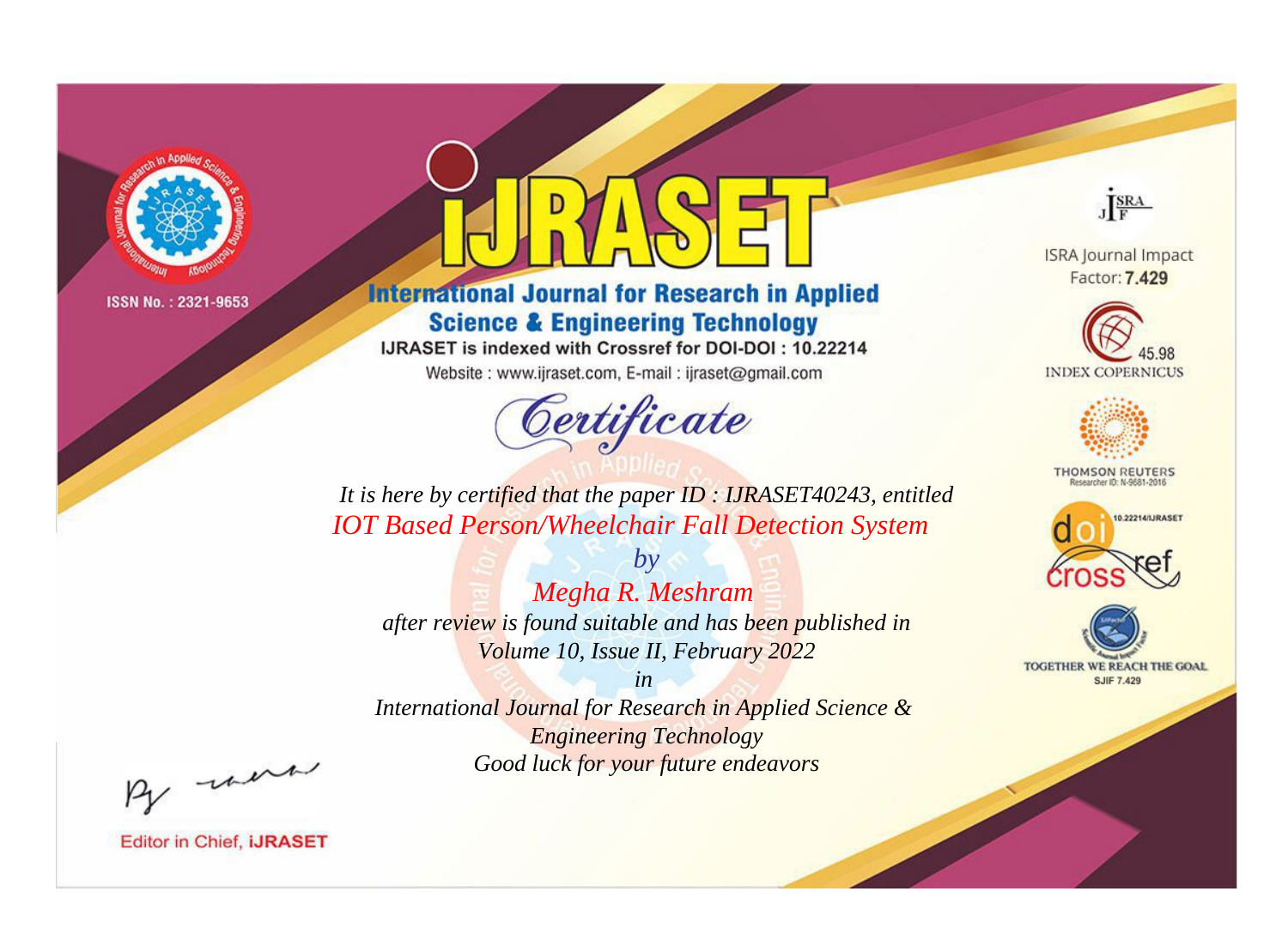

# **International Journal for Research in Applied Science & Engineering Technology**

IJRASET is indexed with Crossref for DOI-DOI: 10.22214

Website: www.ijraset.com, E-mail: ijraset@gmail.com



JERA

**ISRA Journal Impact** Factor: 7.429





**THOMSON REUTERS** 



TOGETHER WE REACH THE GOAL **SJIF 7.429** 

It is here by certified that the paper ID: IJRASET40243, entitled **IOT Based Person/Wheelchair Fall Detection System** 

 $by$ Prof. Gayatri Padole Mam after review is found suitable and has been published in Volume 10, Issue II, February 2022

 $in$ International Journal for Research in Applied Science & **Engineering Technology** Good luck for your future endeavors

By morn